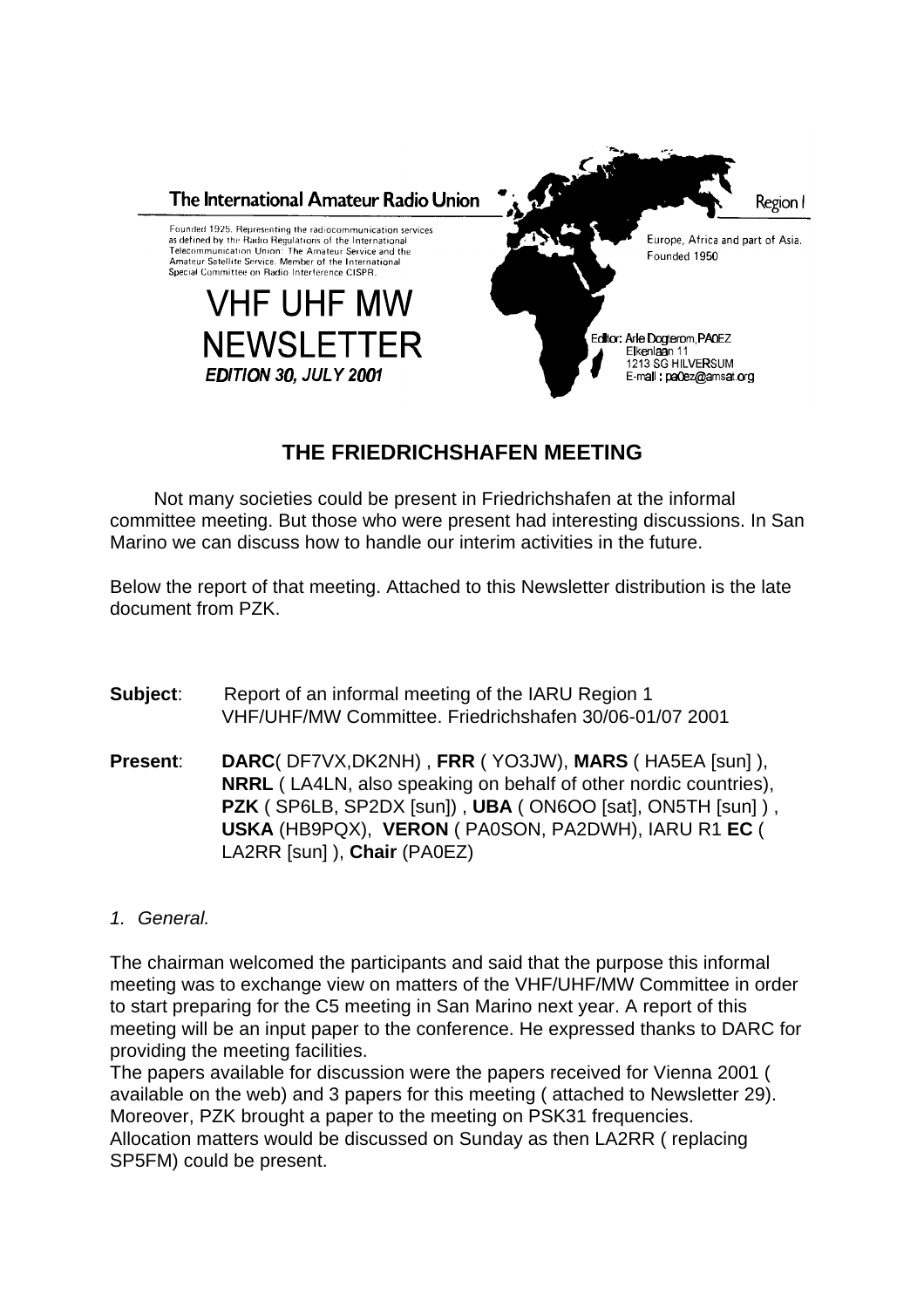### 2. *50 MHz*

2.a. 50,00-50,020 MHz usage ( Vie(00)10 )

In this document discussion was invited on (mis-)use of the lower 20 kHz in the bandplan.

It was concluded that this 20 kHz should **exclusively be kept for EME** and that G3UUT (IARU R1 beacon coordinator) should be made aware of beacons in this segment in order that he can ask the operators to move the qrg(DARC will collect information).

2.b. Intercontinental DX segment ( Vie(00)11 )

SARL suggested here to remove exclusive use of the 50,10-50,13 MHz segment from the bandplan. From the discussion it became clear that such a segment still is very useful but VERON thought 30 kHz might be too much. This, however, is in Regions 2 and 3 also allocated. There still remains the educational problem. LA4LN refers to the UK 6-meter group publications regarding 6 m operating ethics.

3. *145 MHz*

3.a. Footnote i.(FH 2001/03)

In this document DARC suggested that footnote i. in the 145 MHz bandplan should be deleted.

The meeting agreed that it would be better to reword that recommendation as follows :

### **i. No inputs or outputs of non-linear (1) repeaters shall be allowed to operate between 144,000 MHz and 144.794 MHz**

(1) The expression "non-linear"is used in order to allow so-called "linear" repeaters which linearly convert a segment in one band to a segment in another band. ( See 3.d )

3.b. EME in the 144,00 – 144,035 MHz segment ( Vie(00)07 )

SSA suggested removing from the bandplan the use of SSB in this segment . This proposal was fully supported, thus leaving for SSB the 144,150 – 144,160 MHz segment.

3.c. EME segment 144,140-144,160 MHz( Vie(00)13 )

The meeting agreed to the SARL proposal that societies should bring the usefulness of this segment to the attention of their members.

3.d. APRS frequency ( FH 2001/02)

The use of 144,800 by APRS stations is not according to the bandplan as the lower sideband of the signal extends into the segment were no unmanned stations should operate. The meeting, however, realised that it is not realistic to stop the use on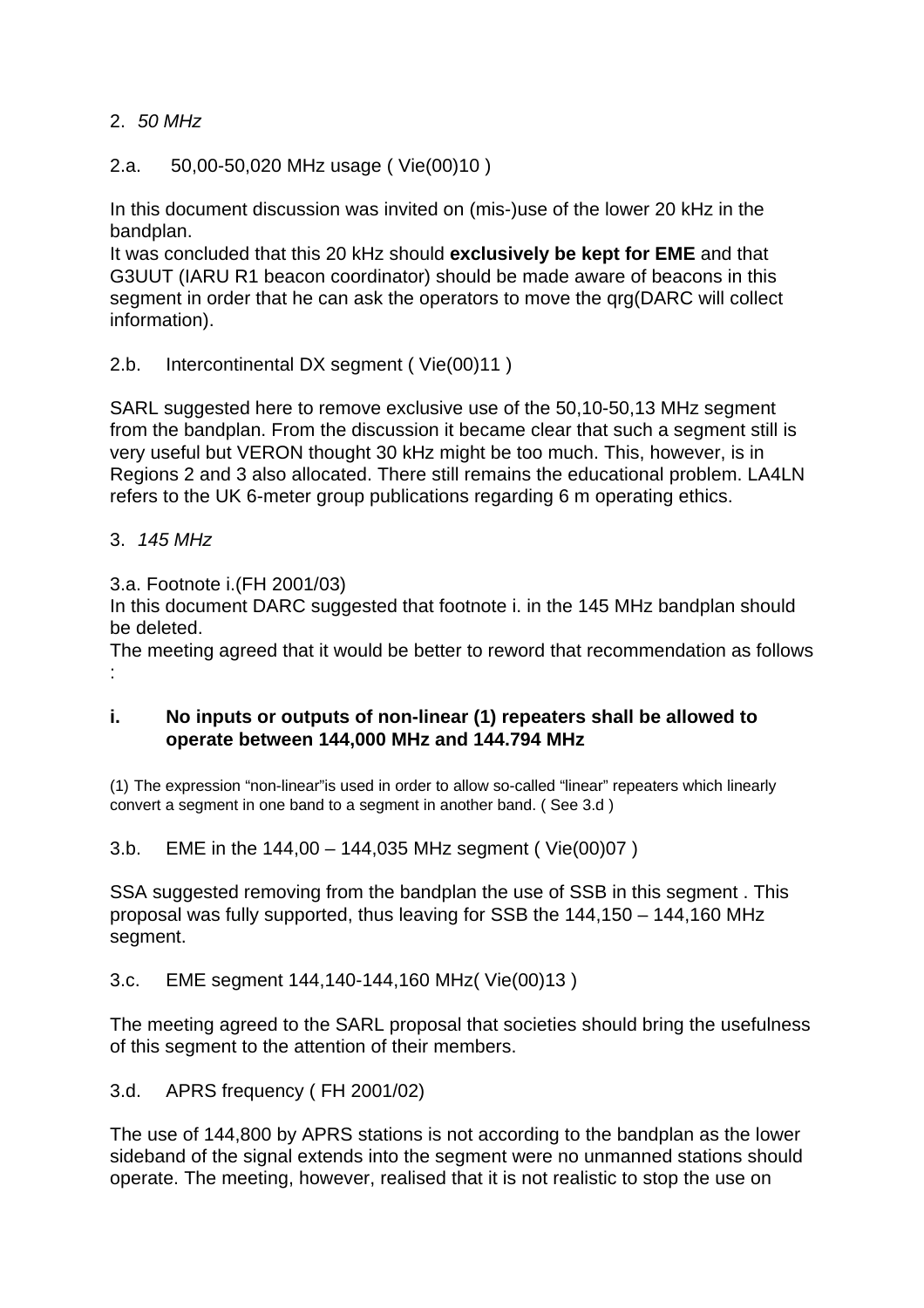144,800 and therefore the bandplan should be **amended by moving the current ,800 borderline 6 kHz downwards**.

Everybody realised that such a move can be dangerous as this flexibility could create bad ideas by some operators. It would be as well a violation of footnotes 6 and 9. The APRS then could be mentioned in the usage column with 12 kHz bandwidth.

NRRL probably could write a conference proposal based upon this discussion.

3.e. Linear Repeaters ( Vie(00)15 ).

When the bandplan was changed the allocation for linear repeaters disappeared. It appears that still some people would like such a possibility. VERON, therefore, proposed to reintroduce this but now in the usage column. This was seen as acceptable and it would require a rewording of footnote i. accordingly.

## *1. 435 MHz*

## 4.a POCSAC (FH2001/01)

The DARC proposal to give POCSAC ( a kind of paging system) a place in the bandplan did not meet much enthusiasm. Firstly, it was queried if such an activity was not too far from the purpose of the amateur service and secondly the proposed frequency was far from optimum. As DARC stated that this activity would anyhow take place, the meeting suggested that a **footnote** concerning a frequency in the usage part of the bandplan would be the least bad solution.

4.b. Amending the 432-435 MHz segment ( Vie(00)14 )

The EDR contribution was the result of many discussions started in Tel Aviv. It deals with the problem in the "6 MHz countries" (a.o. Scandinavia, Hungary, Slovenia) with incompatibilities between FM repeater inputs and SRD's.

DARC saw a danger in the proposal as it could imply that 6 MHz could be sufficient for amateurs. Moreover, they would have many difficulties in convincing their beacon keepers of the need to change frequencies.

Other societies had fewer problems. The conclusion of the discussion was that probably the best solution could be to indeed move the beacon band to near the DXpart , having a much larger all mode segment and accept in the usage part a national repeater system like proposed in the document. No problems were foreseen with linear transponders.

5. *All bands* ( FH2001/04)

This contribution from PZK ( attached ) was too late for general distribution. It suggests changing the recommended centre frequency for PSK 31 from .610 to .085 in the bandplans.

No firm conclusion could yet be reached due to lack of preparation, but several people preferred to keep RTTY and PSK together with a view on several other new RTTY schemes.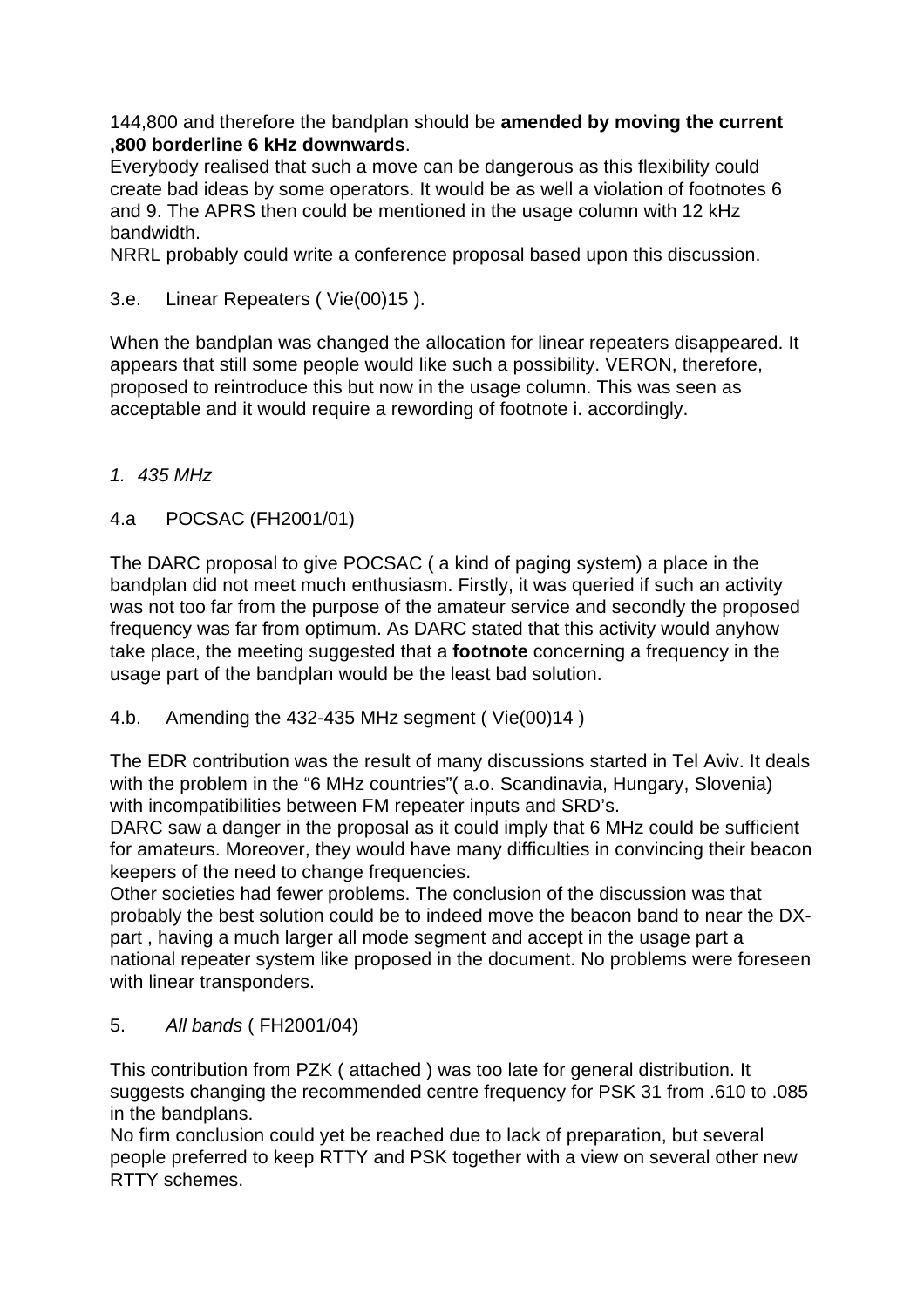## 2. *MS procedure*.

A remark was made that the MS procedure in the VHF Managers Handbook has not been amended according to the change in the 145 MHz bandplan. The chairman will correct this, but expects to receive a proposal from MS experts.

### 3. *Allocations coordination* ( Vie 900)16 )

The report was well received and the following suggestions were made:

- The table made by DK2NH should be made accessible at the internet. DK2NH and PA0EZ will work on this. Such a table will be very useful for societies having discussions with their administration about allocations.
- Societies should more active in informing DK2NH about allocations.
- The Region1 EC/ERC should set up an e-mail correspondence group consisting of one member of each society directly involved with national WRC/CEPT preparations and amateur allocations.
- *4. Other matters*

The other documents distributed were not discussed and should be brought to the 2002 Conference in case the authors think is useful.

## *8. ITU-WRC 2002/CEPT*

As SP5FM could not be present, LA2RR attended the meeting. He is actively supporting SP5FM in CEPT meetings.

For VHF and higher the following subjects are currently very important:

- SRD/LPD together with UWB. **There is an urgent need for an IARU participant to the relevant SE working group meetings, such as the SRD-MG.**
- EES allocation between 420 and 470 MHz. Although IARU has done a lot of work by providing ITU-R SG8 with a lot of material, recently CEPT SE has given the task to SE7 to study the (in)compatibility issues. IARU will have to be active here. Another person is urgently sought.
- CEPT/ETSI activities aiming at adding 24 GHz to the current 76 GHz automobile radar standard.
- Harmonics in the VHF band of PLT systems by non-linearity in the systems. Very much input from amateurs concerned is needed by DK9HU.

The meeting wished to bring to the attention of the ERC and the member societies that it is now also time to make proposals for the WRC2006 agenda. One item could be to change the satellite allocation 1260-1270 MHz in S5.282 from uplink only to up – and downlink. CEPT has not yet supported this but has also not taken a negative position.

At the end VERON asked if a 70 MHz allocation could be obtained. DARC said they got negative reactions on this from their administration but PZK was rather optimistic in obtaining it.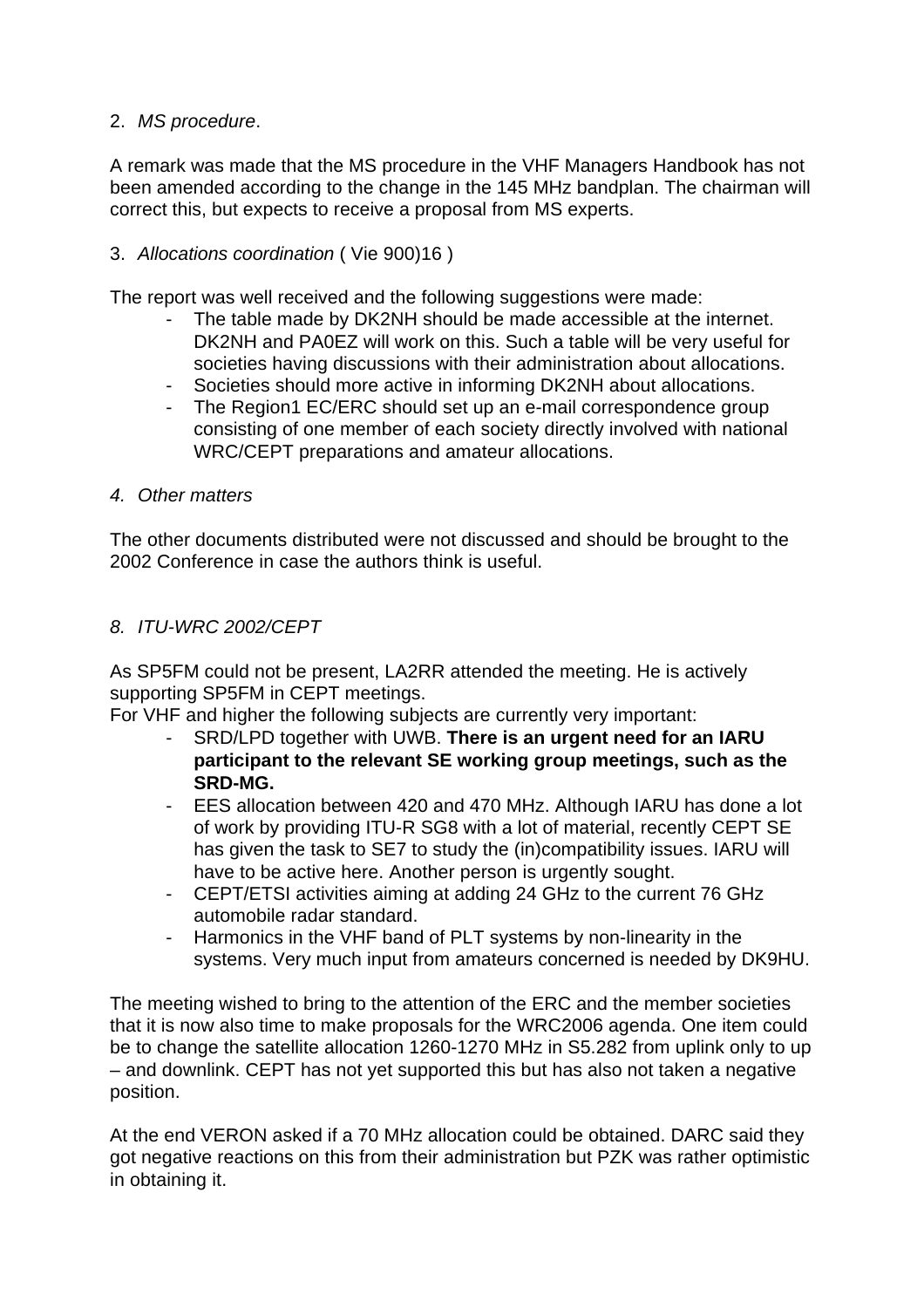### *5. Finally*

Although the meeting was very useful and this report could help progress at the next conference the chairman said that he found it an interesting experiment but due to the low number of participants probably not to be repeated.

He also said that an electronic discussion could have been interesting, but so far nobody has send any reaction to the Vienna papers on the internet although that page has been visited more than 150 times this year.

### **SP5FM's contribution**.

Wojciech could not come to our meeting due to family matters. He, therefore , send us a written contribution, which follows here :

### **To: Region 1 VHF/UHF/Microwaves Committee**

Dear Colleagues,

Because of my XYL's accident I was unable to join you in Friedrichshafen. I regret it very much.

An outline of some issues related to spectrum above 30 MHz can be found below. When back home you will also find on your servers some material that could be of interest. I am available for you all summer.

#### **1. General outline**

Issues are often being processed simultaneously in more than one organisation and/or body e.g. at CEPT & ITU, CEPT & ETSI, FM-WG & SE-WG etc. They are now usually open to commercial representation and often dominated by industrial and commercial entities.

The growing IARU credibility is a very important factor thanks to the balanced behaviour of IARU representatives at ITU-R, CEPT and other meetings. We are perceived as a party which, although carefully looking after amateur interests, is not losing other services and spectrum efficiency factors out of sight. Thanks to the growing credibility IARU became a recognised partner at many forums including Civil-Military meetings.

We need more volunteers who would be able to assume particular responsibilities in our ERC structure. Many tasks have been already assigned but the world, with its speed of technology, does not wait. The extensive descriptive circular of several pages goes to EC/ERC members, but it is open to everybody. I expect that Arie, after returning home, will relay it to all members of VHFC.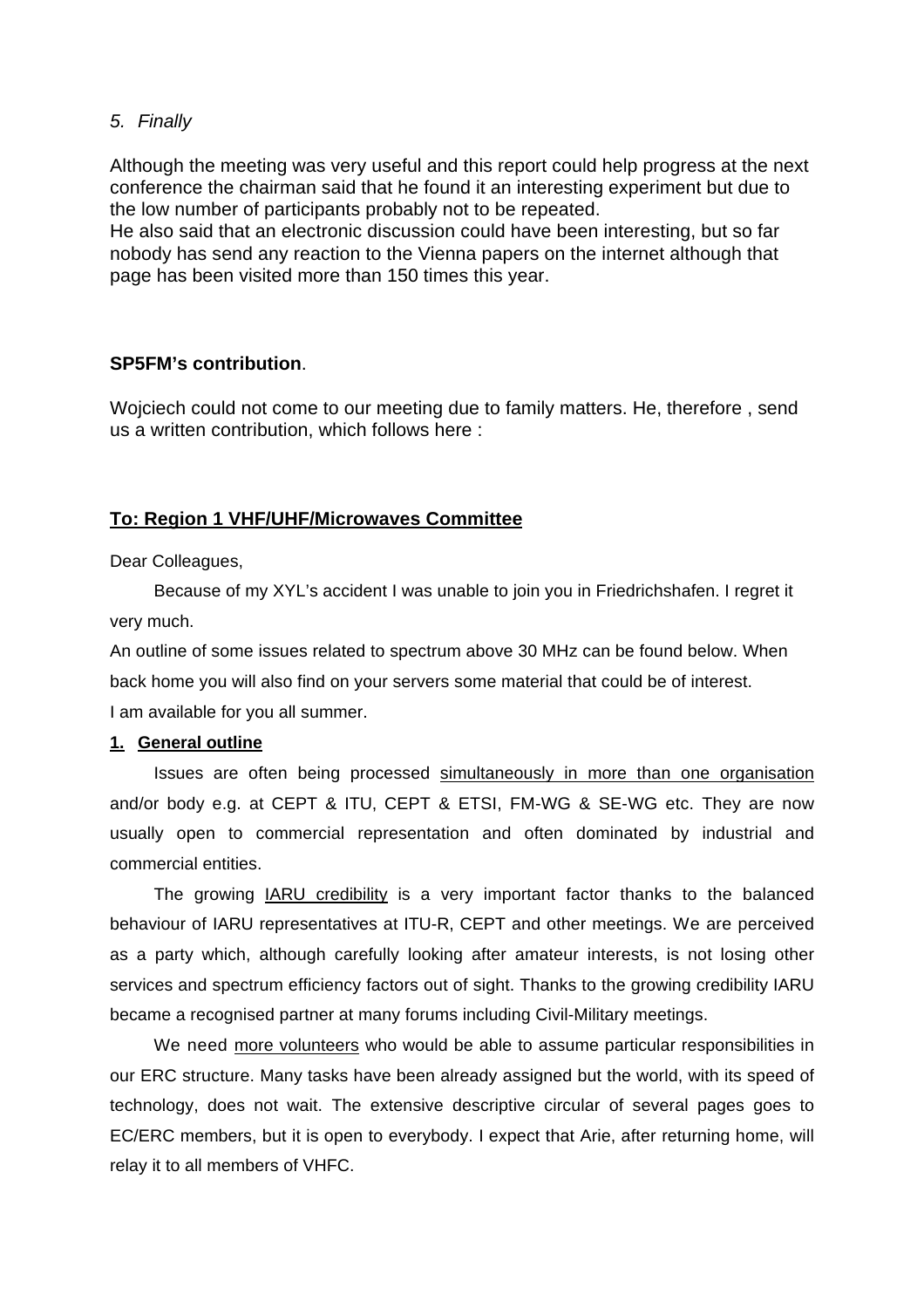For example, we urgently need someone technically competent who would be able to deal with SRD, including participation in CEPT Recommendation 70-03 SRD Maintenance Group (SRD-MG). I already mentioned it several times, including WGs meetings in Lillehammer, but the matter is now becoming more urgent than some others.

As you well know, SRDs include a multitude of devices (rapidly growing in number) ranging from 14 kHz to perhaps 75 GHz (so far!), some licensed but the most is not subject to any licensing. At WGFM we have originally achieved that in the 433 MHz band voice and audio SRDs are not permitted, and also duty cycle should be limited to 10%. Thanks to our efforts the 800 MHz SRD band has been established and included in ECA. However the industry has now imposed severe pressure to get the duty cycle again increased to 100% at least in certain segment of 433 MHz band; studies again started at ETSI & SE how to tackle it. We all know that poor quality and stability of SRD devices will practically mean that "certain segment = the entire band".

The SRD-MG works mostly by correspondence may meet 1-2 times a year, mostly at ERO, Copenhagen. The next meeting of SRD-MG is in July at ERO. Because of multitude of SRD devices, I would strongly invite PA0EZ to undertake this responsibility, but at the same time, to nominate his assistant (so we always have someone who is aware of developments). I shall immediately provide them with all references. Monitoring SRD-MG should be on permanent basis.

There are also targets within CEPT-SE e.g. SE24; those are however not necessarily permanent, but depended on issues processed.

#### **2. ITU & CEPT.**

Numerous issues of interest are being studied at ITU-R. One of those is the famous ESS/SAR satellite proposed by the Netherlands for 435 MHz band and located on the WRC-03 as agenda item 1.38. Thanks to persistent effort and work of IARU experts at ITU SG7 and WP8A/WG1, and thanks to military objections protecting their radiolocation installations, changes have been imposed on technical and operational parameters of that ESS/SAR. You may get updated info from K1ZZ and W4RA present in Friedrichshafen. Consequently to those changed parameters the initial CEPT-WGFM "No" has been converted to preliminary attitude (quote): *"Any possible allocation shall protect the existing services in this band"* (unquote). According to recent WP8A/WG1 findings: *"further studies are necessary".*

At the recent WGFM meeting France proposed to commence studies for another EES satellite "Mimosa" in the vicinity of 430 MHz to penetrate deep ice (ice glaciers, polar regions). This is being carefully monitored. I would welcome someone to undertake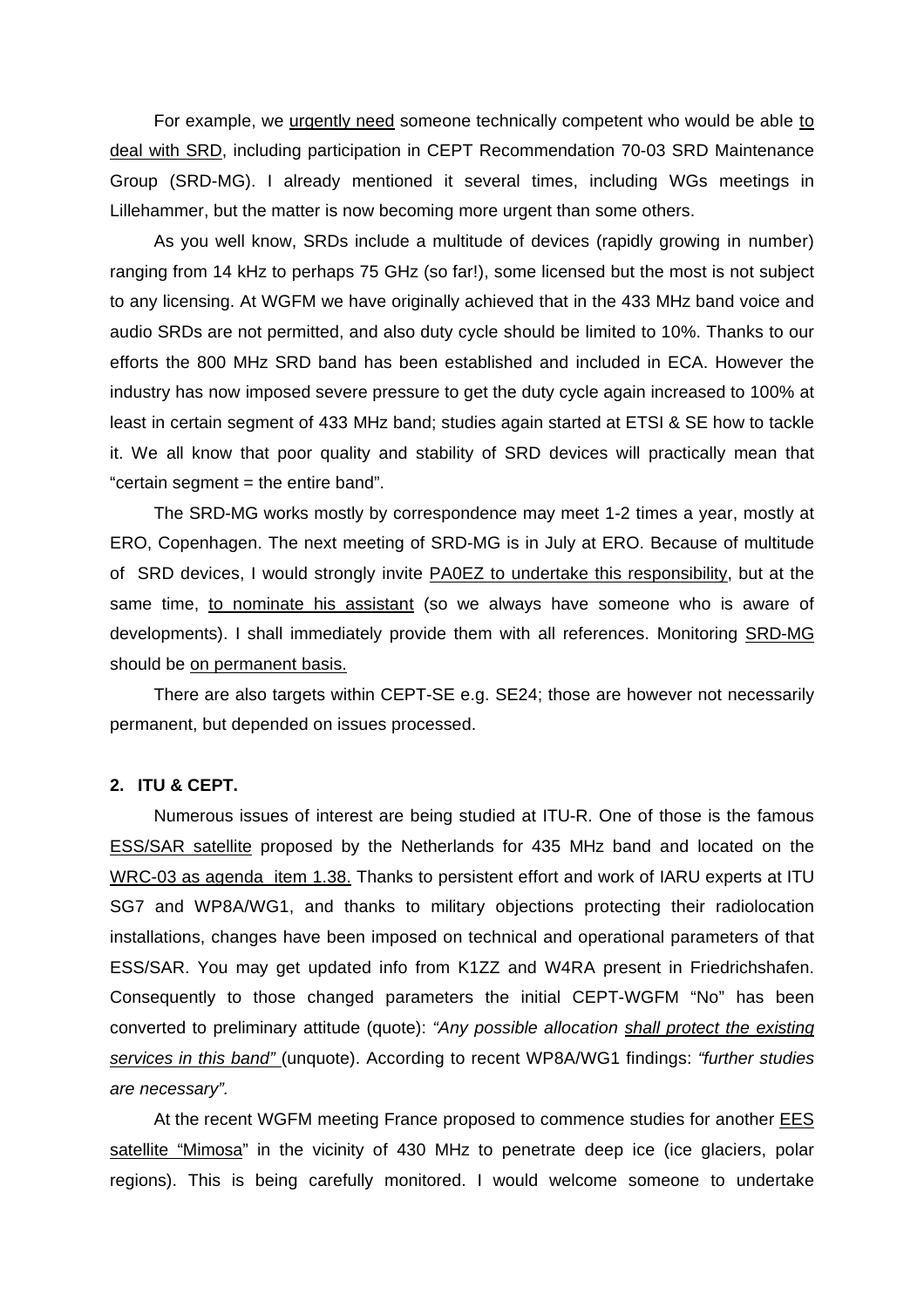responsibility for monitoring developments concerning those satellites.

In Region 1 we mostly focus on **CEPT-FM** (spectrum-related). Because several amateur issues are in WRC-03 agenda, direct participation also in the work of CEPT-CPG and its CPG-PT4 will be required, not excluding WGSE wherever appropriate.

#### **3. VHF and above.**

Already strong appetites for our VHF/UHF and SHF spectrum got stimulated, seeking migration of amateurs from upper bands down to HF, following relaxation of Morse code requirement. This will be a pretext to review our VHF/UHF/SHF allocations that are already inadequately used in some geographical areas.

For 50 MHz reminder look at the June Region 1 News.

The commercial pressure dominated the DSI-3 process not without support of some CEPT officials who openly declared adjustment of DSI-3 process to "market-demands". Such approach was adversely commented by CRAF, IARU and NATO at WGFM and led to fruitful consultations between "non-commercial" parties. However, the outcome was dominated by "market-demand".

The net-result from DSI-3 is below our hope; however facing the enormous pressure on that part of the spectrum and billions dollars involved in campaigns, outside comments judge our results as very successful taking into account our inadequate activity in UHF/SHF bands (now being monitored by administrations). In DSI-3 we attempted:

- 1. to upgrade segments in 1.3 and 2.4 GHz allocations;
- 2. to obtain CEPT support at the ITU for amateur-satellite service to be permitted another direction in the band 1260 MHz;
- 3. to get specified amateur secondary segments in 1.3 and 2.4 GHz bands somewhat protected by including those in relevant European/ECA footnotes.

None of those was entirely successful. However in relation to (b) and (c) it has been achieved to replace the initial "no" with "not for the time being". It means that we can attempt again through routine WGFM procedures, and I judge our chances much higher than during the DSI-process sometimes dominated by commercially stimulated hysteria. Our earlier DSI-1 & DSI-bIS achievements, such as access to 50 and 3400 MHz remain.

#### **4. DPLT & ADSD/xDSL**

Civil and military frequency-managers have been successfully alerted by IARU, RSGB, DARC (orally and submissions), EBU & NATO with strong support of several administrations led by UK and Norway. OZ8CY is acting effectively at SE36. G4JKS successfully presented her contribution at EU PLT Workshop in Brussels. Unfortunately, the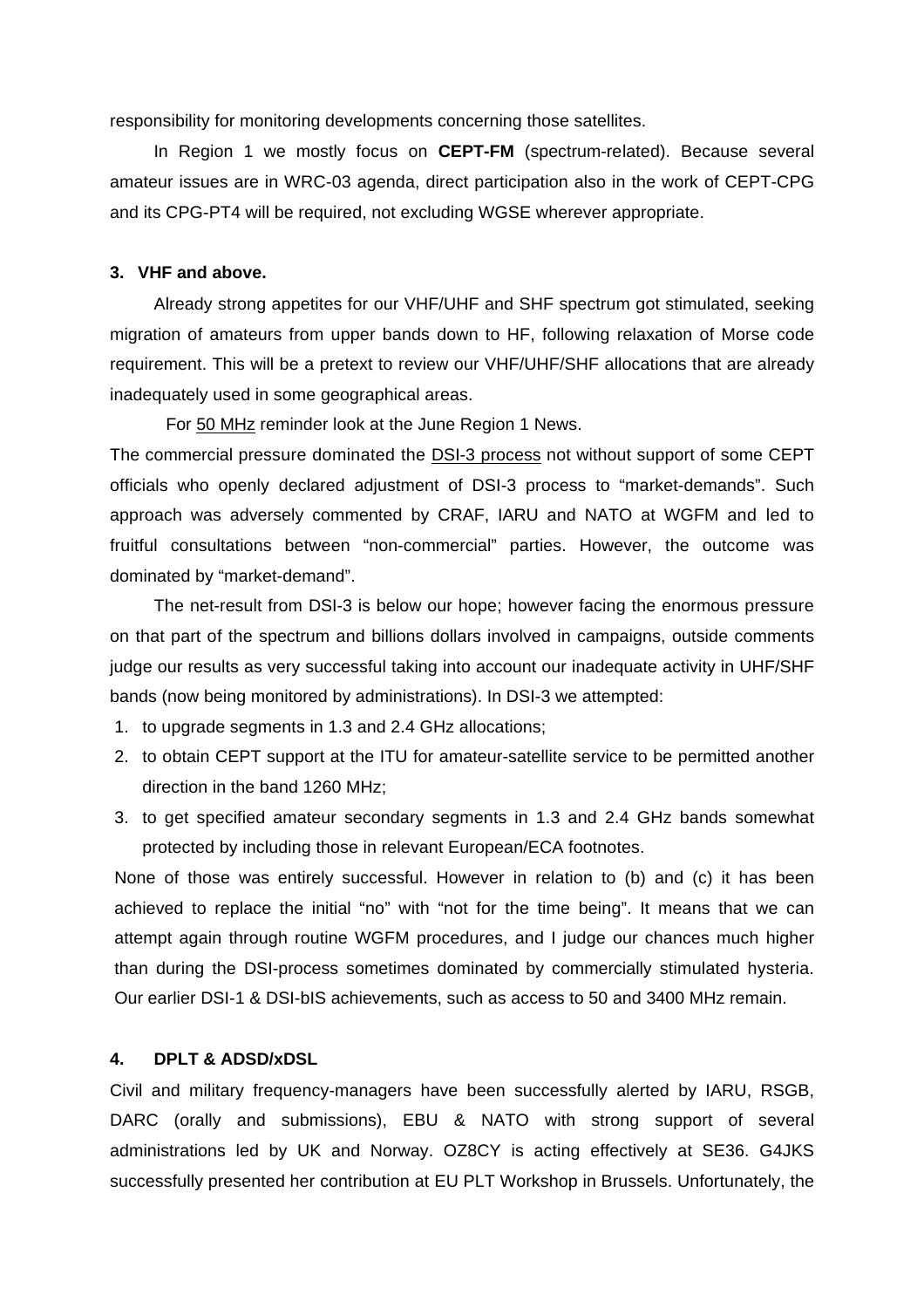ITU community is getting educated on these threats slowly and inadequately. I feel very strongly about potential interference threat to amateur sensitive VHF receivers caused by unwanted products of these technologies. Unfortunately I also feel as voice on desert. Although PLT ADSL/xDSLs are perceived as HF only problems, I have spoken already in 1999 at WGFM and CEPT Civil-Military meeting on the unavoidable impact on VHF spectrum. This possibility has been also included in the Region 1 document to the CEPT Civil Military meeting.

#### (Quote from our Doc.civ/mil(99)10:)

*Power and telephone installations include numerous nonlinear devices, "intended" and "unintended", which can behave as frequency multipliers, detectors and mixers.* 

*"Intended" nonlinear devices such as diodes, transistors, thyristors are present in all kind of home appliances: light dimmers, vacuum cleaners, electric-tools, home alarms, toys, video & hi-fi sets and in each telephone & telefax set.*

*Unintended nonlinear devices appear at poor and/or oxidised joints; thousands of those are present especially in power line installations. Oxidised copper forms a diode; these cheap copper-oxide diodes were present in each telephone set, they were also used as low power rectifiers in many devices not long time ago.*

*These nonlinear elements are not being taken into account when considering interference levels (see 4.2. below).*

*---*

*Power and telephone lines do not exist in radio frequency vacuum but in the real environment full of RF signals.*

*The picture changes dramatically when DP/TLC appear together with these signals in presence of nonlinear elements. They can act as detectors, frequency multipliers and mixers that will generate a whole new range of RF wideband noise-modulated products.*

*Strong signals at the input terminals of radio receivers can cause desensitisation (blocking) and cross modulation. Detection can occur also at Hi-Fi equipment and various SRDs that usually have little or no input selectivity. Even for an amateur station with external antenna, the interference would many times exceed the average amateur reception level.* 

*The modern digital modes used in fixed/mobile defence systems and some other governmental fixed service applications can be very susceptible to so strong high-speed wideband digital fields. The degree of such interference would vary from system to system and from installation to installation.*

*Present-day semiconductors, hundreds of which are everywhere around, are usually capable to function on very high frequencies. Their multiplying/mixing efficiency can be high. Together with a piece of wire acting as an antenna, they form an interference source well into VHF range. In practice, new frequencies are being generated by passive nonlinear elements at levels lower than those expected in DP/TLC installations. (unquote).*

The full documents are available electronically on request. In Region 1 PLT matters are now coordinated by DK9HU and OZ8CY.

#### *5. Amateur and military radiocommunication*

The degree of confidence with military organisations has further grown-up. This